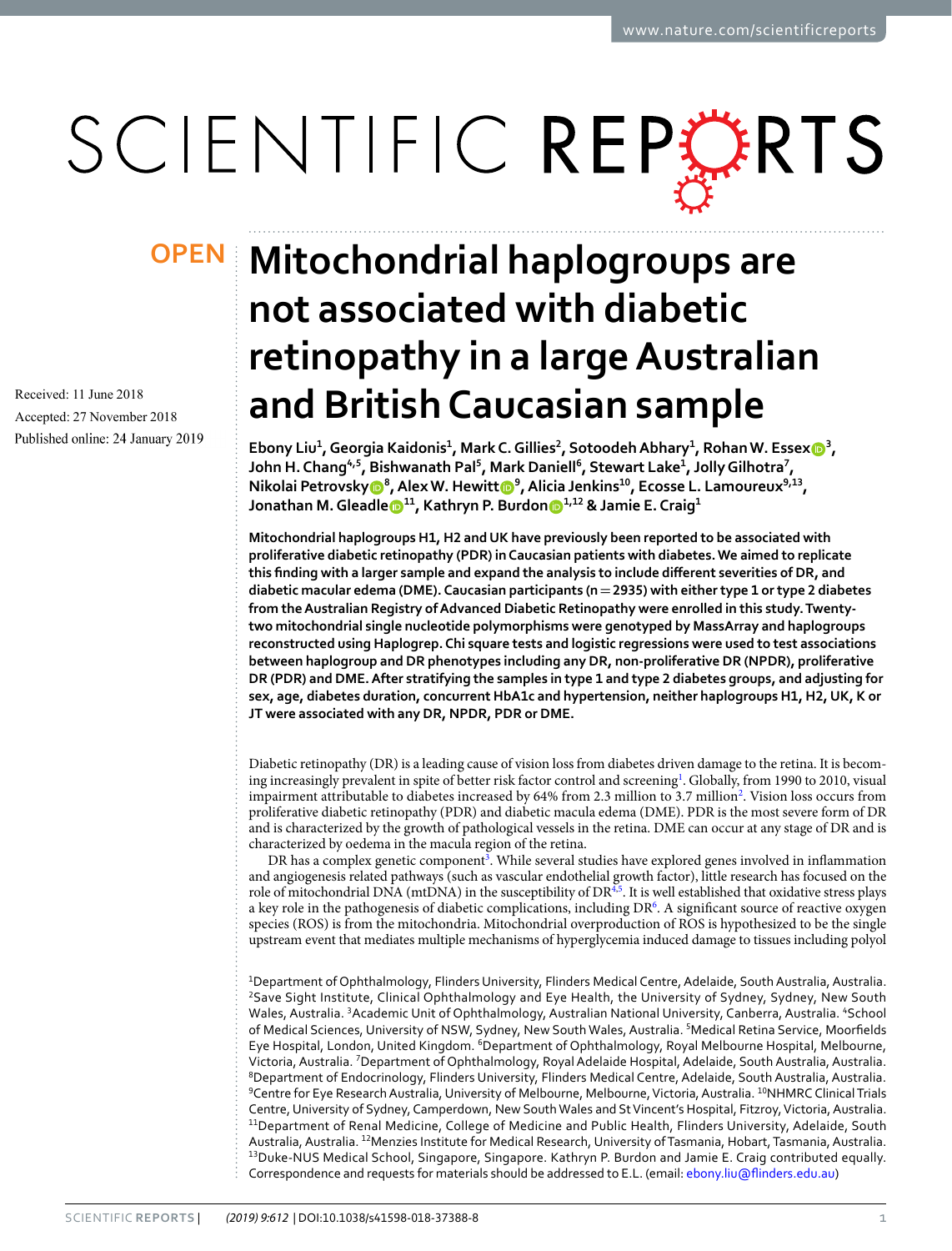pathway fux, increased formation of advanced glycation end products (AGEs), increased expression of AGE recep-tors and activating ligands, activation of protein kinase C isoforms and overactivity of the hexosamine pathway<sup>[7](#page-5-6)</sup>. Furthermore, mtDNA is highly sensitive to oxidative damage and has a high mutation rate with implications for electron transport chain function and endothelial cell survival, even long after the initial hyperglycemic insult<sup>8–10</sup>.

A common classifcation system for mtDNA variation is mitochondrial haplogroup, which represents the major branch points on the mitochondrial phylogenetic tree of human evolution. Estopinal *et al*. reported that haplogroups H1, H2 and UK in a Caucasian sample ( $n=392$ ) were associated with PDR<sup>11</sup>. Haplogroup H1 and H2 were risk factors for the development of PDR from non-proliferative diabetic retinopathy (NPDR), while haplogroup UK was protective against PDR. Subsequently, Bregman *et al*. reported similar fndings in a larger group from the same population ( $n=637$ ), and reported further that while mitochondrial haplogroup was associated with PDR, it was not associated with DR more generally<sup>12</sup>. A different case control study (149 with any type of DR and 78 with no DR) found a higher prevalence of haplogroup T in those with any DR (12.1% vs 5.1%;  $p=0.046$ )<sup>13</sup>.

We sought to replicate these studies in a larger sample  $(n=2935)$  with increased power to explore other DR phenotypes such as DME and to evaluate this association in participants with type 1 and type 2 diabetes mellitus.

### **Methods**

**Ethics statement.** This project has been approved by the human research ethics committees (HRECs) in Australia (Southern Adelaide Clinical HREC, Royal Adelaide Hospital HREC, The Queen Elizabeth Hospital HREC, Royal Melbourne Hospital HREC, Royal Victorian Eye and Ear Hospital HREC, St. Vincent's Hospital (Melbourne) HREC, South Eastern Sydney Illawarra HREC, Tasmania Health and Medical HREC) and the NHS Health Research Authority in London. It adheres to the tenets of the Declaration of Helsinki. Written informed consent was obtained from each participant before study enrolment.

**Recruitment of patients and data collection.** This study was carried out among Caucasian participants (identifying as of European descent) recruited in the Australian Registry of Advanced Diabetic Retinopathy (RADAR) and the Genetic Study of Diabetic Retinopathy based at Flinders University, South Australia. Multiple recruitment centres were involved and included the following Australian hospitals; Flinders Medical Centre, Te Repatriation General Hospital, The Royal Adelaide Hospital, The Queen Elizabeth Hospital, The Royal Melbourne Hospital, Royal Victorian Eye and Ear Hospital, St. Vincent's Hospital, Sydney Eye Hospital, Canberra Hospital, Royal Hobart Hospital, and from the United Kingdom; The National Institute for Health Research Biomedical Research Centre at Moorfields Eye Hospital NHS Foundation Trust and UCL Institute of Ophthalmology, London, United Kingdom.

Eligible participants were actively recruited from ophthalmology, diabetes and renal clinics, with the following inclusion criteria: 1) type 1 (T1DM) or type 2 diabetes mellitus (T2DM). Tose with T2DM must have received at least 5 years of medical treatment for diabetes (oral hypoglycemic agents or insulin) prior to enrolment, and must have been over 18 years of age. All participants underwent a questionnaire and venous blood sample collection for DNA analysis. Clinical information was collected from case notes and electronic records, including the average of three most recent, available HbA1c measurements (or three measurements immediately prior to a diagnosis of PDR), renal and lipid measures, medications and the presence of non-ocular diabetic complications. DR grading (defned as the worst ever grading) and the presence of DME were determined from documented dilated fundus exams performed by an ophthalmologist. DR grading was defined by the International Clinical DR Severity Scale<sup>14</sup>. Clinically signifcant macula edema (CSME) was defned according to the Early Treatment Diabetic Retinopathy Study protocol: 1) retinal thickening within 500  $\mu$ m of the center of the macula, 2) hard exudates at or within 500  $\mu$ m of the centre of the macular if associated with thickening of the adjacent retina or 3) retinal thickening 1 disc area in size, within 1 disc diameter of the centre<sup>15</sup>. Sight threatening DR was defined as either severe NPDR, PDR or CSME.

For each participant, approximately 8mL of blood was collected in EDTA blood collection tubes and underwent DNA extraction using the QIAamp Blood DNA Maxi Kits (Qiagen, Venlo, The Netherlands). More detail regarding the data collection method has been described previously<sup>16</sup>.

**Genotyping and mitochondrial haplogroup determination.** Genotyping was performed through the Australian Genome Research Facility (AGRF), using the Agena Bioscience MassARRAY platform. We utilized the same panel of 22 mtDNA SNPs designed by Estopinal *et al*. in previous studies to determine mitochondrial haplogroup (Supplementary Table 1)<sup>11</sup>. Haplogrep software was used to facilitate haplogroup identification<sup>17</sup>. Samples identifed as non-Caucasian afer haplogroup determination were removed from the analyses.

**Statistical analyses.** Statistical analysis was performed with Statistical Package for Social Sciences versions 23.0 (For Windows; IBM Corp, Armonk, NY). Chi Square tests were performed to analyse the association of haplogroup type with various DR phenotypes such as any DR, any NPDR, PDR, DME and CSME. Logistic regression was used to adjust for covariates age, sex, type of diabetes, duration of diabetes, HbA1c and presence of hypertension. Statistical significance was taken at  $p < 0.05$ . Further analysis was performed by stratifying the analysis into T1DM and T2DM cohorts, and the major European haplogroups (H1 and H2, UK).

#### **Results**

Patient demographics ( $n = 2935$ ) stratified by DR phenotype are presented in Table [1](#page-2-0). Chi square tests and Mann-Whitney U tests were used to compare demographic variables between the diferent phenotype groups (Table [2\)](#page-2-1). Diabetes duration, HbA1c and hypertension were associated with all subtypes of DR and DME. Diabetes duration and HbA1c significantly increased from no DR to NPDR, PDR, DME or CSME(p < 0.0001, Mann-Whitney U test) and similarly from NPDR to PDR. Type of diabetes was also a signifcant variable afecting DR phenotypes PDR, any DME and CSME. Participants with PDR were younger than those with NPDR (median 59 versus 64 years,  $p < 0.0001$ ).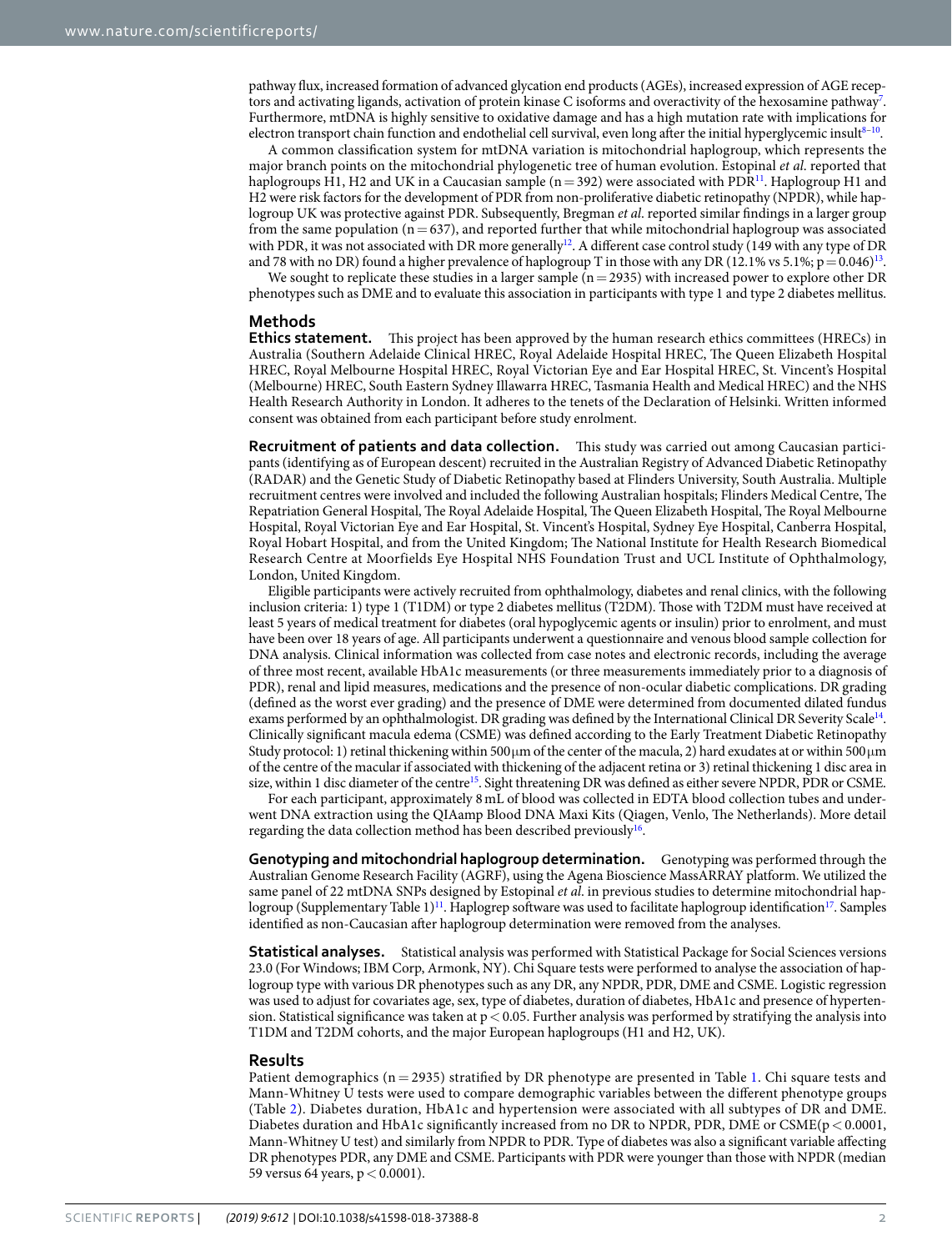<span id="page-2-0"></span>

| Demographic                              | <b>Total</b> | No DR        | Any DR       | <b>Any NPDR</b> | <b>PDR</b>   | <b>Any DME</b> | <b>CSME</b>  | <b>Sight threatening</b> |
|------------------------------------------|--------------|--------------|--------------|-----------------|--------------|----------------|--------------|--------------------------|
| n                                        | 2935         | 1124         | 1811         | 1161            | 650          | 936            | 643          | 1278                     |
| Female; $n$ $(\%)$                       | 1309 (44.6)  | 521 (46.5)   | 788 (43.7)   | 514 (44.4)      | 274 (42.4)   | 420(45.5)      | 289(45.2)    | 558 (43.9)               |
| Age in yrs; median (range)               | $61(17-95)$  | $65(17-95)$  | $63(18-95)$  | $65(18-95)$     | $59(21-90)$  | $65(21-92)$    | $65(26-92)$  | $63(21-92)$              |
| Diabetes duration in yrs; median (range) | $18(5-70)$   | $12(5-67)$   | $20(5-70)$   | $18(5-65)$      | $23(5-70)$   | $19(5-64)$     | $19(5-59)$   | $20(5-70)$               |
| Type 1 diabetes; $n$ $%$                 | 670 (22.8)   | 239(21.5)    | 431(24.1)    | 208(18.2)       | 223(34.6)    | 148(16.0)      | 100(15.7)    | 297(23.5)                |
| HbA1c %; median (range)                  | $8.07(2-22)$ | $7.40(2-22)$ | $8.10(4-15)$ | $7.90(5-15)$    | $8.50(4-15)$ | $8.20(4-15)$   | $8.10(5-15)$ | $8.25(4-15)$             |
| Hypertension; $n$ $(\%)$                 | 1935 (65.9)  | 695 (61.8)   | 1240 (68.5)  | 782 (67.4)      | 458 (70.5)   | 642 (68.6)     | 471 (73.3)   | 874 (68.4)               |

**Table 1.** Demographics of study population stratifed by diabetic retinopathy phenotype.

<span id="page-2-1"></span>

|                   | No DR vs<br>any DR | No DR vs<br>any NPDR                          | No DR vs<br><b>PDR</b> | No DR vs<br><b>DME</b> | No DR vs<br><b>CSME</b> | No DR vs Sight<br>threatening |
|-------------------|--------------------|-----------------------------------------------|------------------------|------------------------|-------------------------|-------------------------------|
| Sex               | 0.077              | 0.333                                         | 0.102                  | 0.563                  | 0.619                   | 0.216                         |
| Age               | 0.103              | 0.190                                         | < 0.0001               | 0.761                  | 0.848                   | 0.041                         |
| Diabetes duration | < 0.0001           | < 0.0001                                      | < 0.0001               | < 0.0001               | < 0.0001                | < 0.0001                      |
| Diabetes type     | 0.103              | 0.051                                         | < 0.0001               | $1.79 \times 10^{-3}$  | $3.79 \times 10^{-3}$   | 0.258                         |
| HbA1c             | < 0.0001           | < 0.0001                                      | < 0.0001               | < 0.0001               | < 0.0001                | < 0.0001                      |
| Hypertension      |                    | $3.74 \times 10^{-4}$   $2.91 \times 10^{-3}$ | $1.18 \times 10^{-3}$  | $2.36 \times 10^{-3}$  | < 0.0001                | $1.37\times10^{-3}$           |

**Table 2.** P values of demographic variables compared between the DR phenotype groups.

<span id="page-2-2"></span>

|                         | Proportion (%) |      |           |            | P value (Chi Square tests)     |  |  |
|-------------------------|----------------|------|-----------|------------|--------------------------------|--|--|
| Haplogroup              | H              | UK   | <b>IT</b> | I, R, W, X | comparison to controls (No DR) |  |  |
| No DR                   | 50.7           | 22.5 | 12.2      | 14.6       | <b>NA</b>                      |  |  |
| Any DR                  | 50.4           | 22.9 | 12.9      | 13.8       | 0.885                          |  |  |
| <b>NPDR</b>             | 50.9           | 22.9 | 12.4      | 13.8       | 0.954                          |  |  |
| <b>PDR</b>              | 49.5           | 22.8 | 13.8      | 13.8       | 0.760                          |  |  |
| DME                     | 51.0           | 23.3 | 12.5      | 13.2       | 0.830                          |  |  |
| <b>CSME</b>             | 49.6           | 23.3 | 13.2      | 13.8       | 0.867                          |  |  |
| Sight<br>threatening DR | 50.8           | 23.2 | 12.9      | 13.1       | 0.721                          |  |  |
| <b>NPDR</b>             | 50.4           | 22.9 | 12.8      | 13.9       | 0.793 (compared with PDR)      |  |  |

**Table 3.** Haplogroup distribution (H, UK, JT, Other) according to DR phenotype.

**Mitochondria haplogroup and DR phenotype.** A total of 7 European mitochondrial haplogroups were identified in our Caucasian sample. The most common ones were haplogroup H1 and H2 (analysed collectively) and UK at 50.8% and 22.5% respectively. Other types included JT (12.4%), R (7.1%), I (4.2%), W (2.0%) and X (1.0%) (Supplementary Table 2). One SNP (rs3088053, rCRS position 11812) failed genotyping and therefore Haplogroup T2 could not be identifed in our samples. As T2 is a subtype of J, we have therefore combined haplogroups J, T1 (and T2) in our analyses.

We found the percentages of the three most common haplotype groups (H1 and H2, UK and JT) were distributed similarly in each of the diferent phenotype groups, and that any diferences when compared with no DR controls were not statistically signifcant afer performing Chi Square association tests (Table [3\)](#page-2-2). We also found no significant associations when haplogroups were compared between NPDR and PDR. There were no significant diferences when all 7 haplogroups were analysed separately instead of grouping less common haplogroups into one category.

After separating the samples per diabetes type, the majority were T2DM participants ( $n = 2265$ ) compared with T1DM participants ( $n = 670$ ). The demographics of the T1DM and T2DM groups are given in Supplementary Tables 3 and 5 respectively. P values comparing the demographic variables between cases and controls in the T1DM and T2DM groups are given in Supplementary Table 5 and 6 respectively. Duration of diabetes, HbA1c and the presence of hypertension were signifcantly increased from no DR to NPDR, PDR, DME or CSME (p < 0.01, Mann-Whitney U test) and similarly from NPDR to PDR in both types of diabetes. Binary logistic regression show that haplogroups H1 and H2, and UK were not associated with any DR phenotypes in either T1DM or T2DM after adjustment for sex, age, diabetes duration, HbA1c and hypertension (Tables [4](#page-3-0) and [5\)](#page-4-0). Afer logistic regression, diabetes duration and HbA1c remain signifcant risk factors for DR in both type 1 and type 2 diabetes, while hypertension only remained signifcant in type 1 diabetes.

The next most common haplogroups (JT and K separately from UK) were analysed separately (frequencies 12.4% and 7.8% respectively). Signifcant results were: haplogroup K was nominally associated with any DR (135 cases,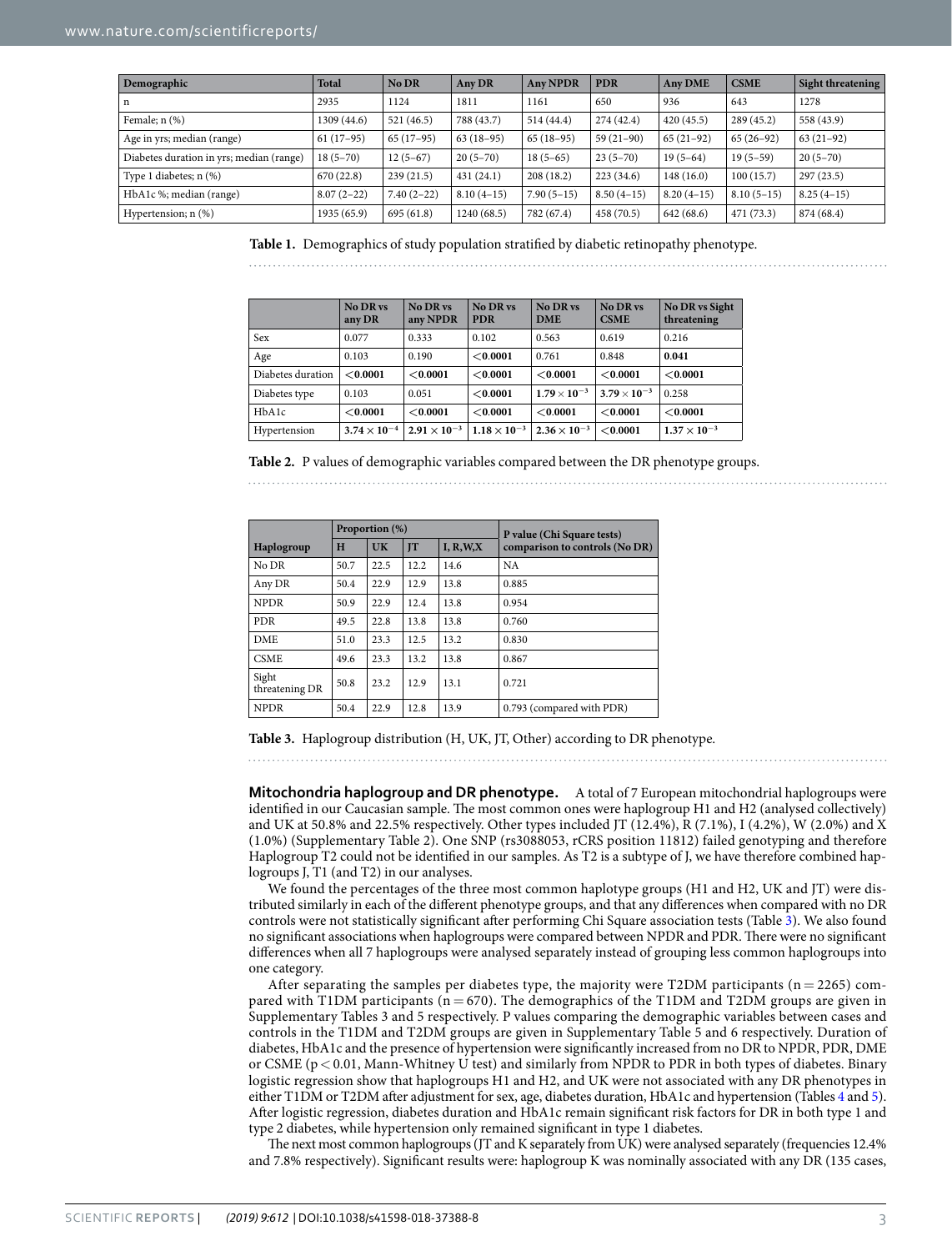<span id="page-3-0"></span>

| OR (95% CI)<br>P-value          | <b>No DR vs Any DR</b> | No DR vs<br><b>NPDR</b> | <b>No DR vs PDR</b> | <b>No DR vs DME</b>       | <b>No DR vs CSME</b> | No DR vs sight<br>threatening | <b>NPDR</b> vs PDR  |  |  |  |
|---------------------------------|------------------------|-------------------------|---------------------|---------------------------|----------------------|-------------------------------|---------------------|--|--|--|
| Haplogroup H - Type 1 Diabetes  |                        |                         |                     |                           |                      |                               |                     |  |  |  |
| Haplogroup H                    | $0.90(0.58 - 1.40)$    | $0.92(0.57-1.48)$       | $0.95(0.53 - 1.69)$ | $0.95(0.52 - 1.77)$       | $0.79(0.38-1.63)$    | $0.97(0.58 - 1.63)$           | $0.98(0.62 - 1.55)$ |  |  |  |
|                                 | $P = 0.652$            | $P = 0.718$             | $P = 0.848$         | $P = 0.881$               | $P = 0.524$          | $P = 0.918$                   | $P = 0.924$         |  |  |  |
| Sex (female)                    | $1.34(0.86 - 2.09)$    | $1.30(0.80 - 2.10)$     | $1.44(0.79-2.62)$   | $1.43(0.77-2.64)$         | $1.54(0.78 - 3.17)$  | $1.43(0.85 - 2.41)$           | $0.84(0.53 - 1.33)$ |  |  |  |
|                                 | $P = 0.199$            | $P = 0.294$             | $P = 0.231$         | $P = 0.255$               | $P = 0.243$          | $P = 0.182$                   | $P = 0.453$         |  |  |  |
| Age                             | $1.02(1.0-1.03)$       | $1.02(1.0-1.04)$        | $0.99(0.96 - 1.01)$ | $1.04(1.02 - 1.06)$       | $1.03(1.01-1.06)$    | $1.02(1.0-1.04)$              | $0.97(0.95 - 0.99)$ |  |  |  |
|                                 | $P = 0.063$            | $P = 0.011$             | $P = 0.347$         | $P = 3.81 \times 10^{-3}$ | $P = 0.007$          | $P = 0.104$                   | $P = 0.001$         |  |  |  |
| Diabetes duration               | $1.13(1.10-1.16)$      | $1.10(1.07-1.13)$       | $1.14(1.11-1.19)$   | $1.08(1.04-1.11)$         | $1.08(1.04-1.12)$    | $1.13(1.10-1.17)$             | $1.08(1.06-1.11)$   |  |  |  |
|                                 | P < 0.0001             | P < 0.0001              | P < 0.0001          | P < 0.0001                | P < 0.0001           | P < 0.0001                    | P < 0.0001          |  |  |  |
| HbA1c                           | $1.46(1.26-1.70)$      | $1.38(1.18-1.63)$       | $1.54(1.28-1.86)$   | $1.57(1.30-1.91)$         | $1.49(1.19-1.87)$    | $1.52(1.28-1.79)$             | $1.25(1.07-1.46)$   |  |  |  |
|                                 | P < 0.0001             | P < 0.0001              | P < 0.0001          | P < 0.0001                | P < 0.0001           | P < 0.0001                    | $P = 0.004$         |  |  |  |
| Hypertension                    | $2.19(1.30-3.68)$      | $1.61(0.90 - 2.87)$     | $4.34(2.24 - 8.41)$ | $2.60(1.34 - 5.07)$       | $2.61(1.19-5.73)$    | $2.82(1.57-5.05)$             | $2.21(1.31-3.73)$   |  |  |  |
|                                 | P < 0.0001             | $P = 0.108$             | P < 0.0001          | $P = 4.85 \times 10^{-3}$ | $P = 0.017$          | $P = 0.001$                   | $P = 0.003$         |  |  |  |
| Haplogroup UK - Type 1 Diabetes |                        |                         |                     |                           |                      |                               |                     |  |  |  |
| Haplogroup UK                   | $0.80(0.49-1.32)$      | $0.68(0.39-1.21)$       | $(0.53 - 1.91)$     | $0.65(0.31-1.36)$         | $0.50(0.21-1.24)$    | $0.88(0.49 - 1.58)$           | $1.60(0.93 - 2.75)$ |  |  |  |
|                                 | $P = 0.391$            | $P = 0.191$             | $P = 0.989$         | $P = 0.255$               | $P = 0.136$          | $P = 0.674$                   | $P = 0.087$         |  |  |  |
| Sex (female)                    | $1.34(0.86 - 2.09)$    | $1.28(0.79-2.08)$       | $1.44(0.79 - 2.62)$ | $1.46(0.79-2.70)$         | $1.53(0.74-3.16)$    | $1.43(0.85 - 2.42)$           | $0.84(0.53 - 1.34)$ |  |  |  |
|                                 | $P = 0.201$            | $P = 0.311$             | $P = 0.231$         | $P = 0.231$               | $P = 0.251$          | $P = 0.177$                   | $P = 0.457$         |  |  |  |
| Age                             | $1.02(1.0-1.03)$       | $1.02(1.00-1.04)$       | $0.99(0.96 - 1.01)$ | $1.04(1.02 - 1.06)$       | $1.04(1.00-1.06)$    | $1.02(1.00-1.04)$             | $0.97(0.95 - 0.99)$ |  |  |  |
|                                 | $P = 0.064$            | $P = 0.011$             | $P = 0.351$         | $P = 4.17 \times 10^{-4}$ | $P = 0.007$          | $P = 0.108$                   | $P = 0.001$         |  |  |  |
| Diabetes duration               | $1.13(1.09-1.16)$      | $1.10(1.06 - 1.13)$     | $1.14(1.11-1.19)$   | $1.08(1.04-1.11)$         | $1.08(1.04-1.12)$    | $1.13(1.10-1.17)$             | $1.08(1.06-1.11)$   |  |  |  |
|                                 | P < 0.0001             | P < 0.0001              | P < 0.0001          | P < 0.0001                | P < 0.0001           | P < 0.0001                    | P < 0.0001          |  |  |  |
| HbA1c                           | $1.46(1.26-1.70)$      | $1.39(1.18-1.63)$       | $1.54(1.28-1.86)$   | $1.56(1.28-1.89)$         | $1.47(1.17-1.85)$    | $1.51(1.28-1.79)$             | $1.25(1.07-1.46)$   |  |  |  |
|                                 | P < 0.0001             | P < 0.0001              | P < 0.0001          | P < 0.0001                | $P = 0.001$          | P < 0.0001                    | $P = 0.004$         |  |  |  |
| Hypertension                    | $2.22(1.32 - 3.75)$    | $1.67(0.93 - 2.98)$     | $4.34(2.23 - 8.42)$ | $2.75(1.40-5.41)$         | $2.86(1.28 - 6.40)$  | $2.85(1.58 - 5.13)$           | $2.27(1.35-3.84)$   |  |  |  |
|                                 | $P = 0.003$            | $P = 0.086$             | P < 0.0001          | $P = 0.003$               | $P = 0.011$          | $P = 4.80 \times 10^{-4}$     | $P = 0.002$         |  |  |  |

**Table 4.** Association of haplogroup H (H1 and H2) and UK with DR in type 1 diabetes: binary logistic regression adjusting for gender, age, diabetes duration and HbA1c.

98 controls, OR 0.49, 96% CI 0.24–1.00, p=0.05) and NPDR (85 cases, 98 controls, OR 0.31, 95% CI 0.13–0.78,  $p=0.012$ ). JT was nominally associated with NPDR (144 cases, 137 controls, OR 2.20, 95%CI 1.09–4.43,  $p=0.027$ ) and CSME (85 cases, 137 controls, OR 2.06, 95% CI 1.16-8.08, p=0.024) These results should be treated with caution as the numbers are small and the association does not survive correction for multiple hypothesis testing.

#### **Discussion**

In our larger Caucasian sample, unlike earlier smaller studies, we found no signifcant associations between mitochondrial haplogroup and the presence of any DR, DME, nor more severe phenotypes such as PDR, CSME or sight-threatening DR (severe NPDR, CSME or PDR). This was true for analysis as a group or when stratified for type of diabetes, in spite of following the same methods of previous studies which found positive associations.

Estopinal *et al*. frst demonstrated that haplogroups H1 and H2 (analysed collectively) and UK were associated with PDR when compared with NPDR in an American Caucasian sample ( $n=197$  NPDR, 195 PDR)<sup>[11](#page-5-9)</sup>. Having either haplogroup H1 or H2 was a risk factor, while haplogroup UK was protective. Bregman *et al*. expanded from this initial study with 513 additional diabetic controls in the same databases (Vanderbilt Eye Institute and Vanderbilt University)<sup>[12](#page-5-10)</sup>. They found that haplogroup H1 and H2, and UK were not associated with any incident DR compared with no DR. Using the same cohort, Mitchell *et al*. found duration of diabetes and HbA1c was signifcantly associated with PDR in haplogroups H1 and H2, but not UK, suggesting that mitochondrial haplogroups modify these clinical risk factors for the development of PDR in type 2 diabetes<sup>18</sup>. In a different study, Kofler *et al.* reported haplogroup T was significantly associated with any DR compared with no DR (12.1% vs 5.1%;  $p = 0.046$ <sup>13</sup>.

Inconsistent results are common in all areas of haplogroup association studies. For example Crispim *et al*. reported haplogroup cluster J/T was signifcantly associated with insulin resistance in a Caucasian Brazilian pop-ulation<sup>[19](#page-5-17)</sup>, but this was refuted by two other studies of Caucasian samples<sup>20,[21](#page-5-19)</sup>. Challenges in interpreting mitochondrial association studies include diferences in study design, case and control defnitions, statistical analysis, population stratification, inadequate power and lack of replication<sup>22</sup>.

Diferent results could be due to diferent populations and study design, however in examining the demographics and distribution of the haplogroups, our group appears to be similar to the group from the Vanderbilt Eye Institute and Vanderbilt University. Both groups consist of Caucasian patients of European descent. We used the same criteria for selection of retinopathy cases and controls and the same statistical analyses. The most common haplogroups were H1 and H2, and UK; 73.3% in our study, compared with 68% in Bregman *et al*.'s study. As expected in both studies, age, diabetes duration, type of diabetes and HbA1c were strongly associated with increasing severity of DR.

An important reason why our results are diferent is because our study consisted of a much larger population; 1124 diabetic retinopathy controls (no DR), 1161 NPDR cases and 650 PDR cases. Therefore our study has increased statistical power to identify any true associations. We were unable to replicate previously reported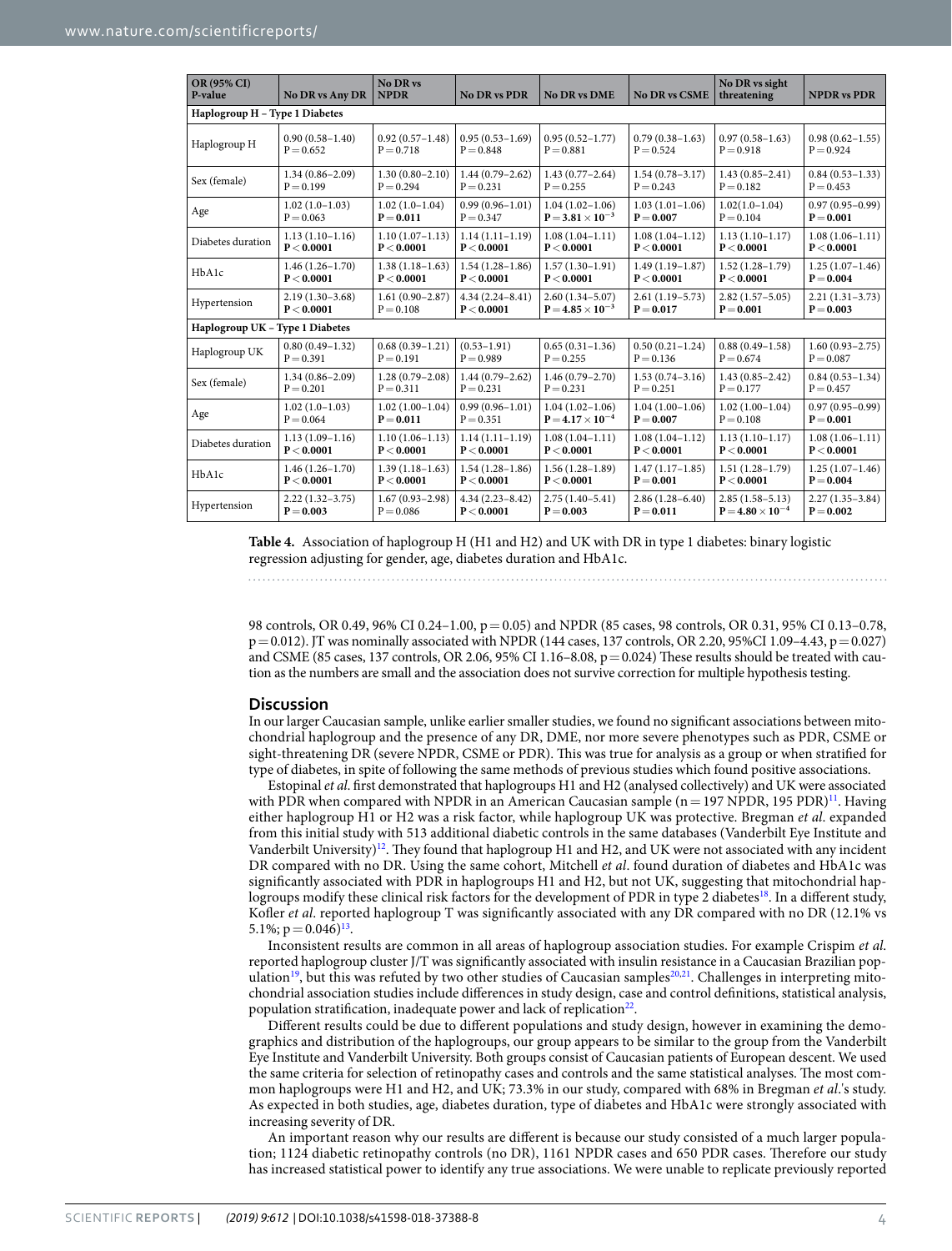<span id="page-4-0"></span>

| OR, 95% CI, P<br>value          | No DR vs Any<br><b>DR</b> | <b>No DR vs NPDR</b> | <b>No DR vs PDR</b> | <b>No DR vs DME</b>       | No DR vs<br><b>CSME</b> | No DR vs sight<br>threatening | <b>NPDR</b> vs PDR  |  |  |  |  |
|---------------------------------|---------------------------|----------------------|---------------------|---------------------------|-------------------------|-------------------------------|---------------------|--|--|--|--|
| Haplogroup H - Type 2 Diabetes  |                           |                      |                     |                           |                         |                               |                     |  |  |  |  |
| Haplogroup H                    | $1.03(0.83 - 1.28)$       | $1.07(0.85 - 1.34)$  | $0.92(0.66 - 1.27)$ | $1.04(0.80-1.34)$         | $0.91(0.69 - 1.21)$     | $1.04(0.81-1.32)$             | $0.93(0.69-1.23)$   |  |  |  |  |
|                                 | $P = 0.777$               | $P = 0.571$          | $P = 0.612$         | $P = 0.780$               | $P = 0.521$             | $P = 0.763$                   | $P = 0.598$         |  |  |  |  |
| Sex (female)                    | $0.75(0.60 - 0.93)$       | $0.76(0.60 - 0.96)$  | $0.70(0.50 - 0.97)$ | $0.87(0.67 - 1.12)$       | $0.87(0.65 - 1.15)$     | $0.79(0.63 - 1.01)$           | $0.95(0.70-1.27)$   |  |  |  |  |
|                                 | $P = 0.008$               | $P = 0.019$          | $P = 0.033$         | $P = 0.270$               | $P = 0.328$             | $P = 0.064$                   | $P = 0.711$         |  |  |  |  |
| Age                             | $0.98(0.97-0.99)$         | $0.99(0.98-1.0)$     | $0.96(0.94 - 0.97)$ | $0.98(0.97-0.99)$         | $0.98(0.97-0.99)$       | $0.97(0.96 - 0.99)$           | $0.97(0.96 - 0.98)$ |  |  |  |  |
|                                 | P < 0.0001                | $P = 0.016$          | P < 0.0001          | $P = 4.81 \times 10^{-4}$ | $P = 0.002$             | P < 0.0001                    | P < 0.0001          |  |  |  |  |
| Diabetes duration               | $1.09(1.08 - 1.11)$       | $1.08(1.07-1.10)$    | $1.12(1.10-1.15)$   | $1.10(1.08-1.12)$         | $1.10(1.08-1.12)$       | $1.11(1.09-1.12)$             | $1.04(1.02 - 1.06)$ |  |  |  |  |
|                                 | P < 0.0001                | P < 0.0001           | P < 0.0001          | P < 0.0001                | P < 0.0001              | P < 0.0001                    | P < 0.0001          |  |  |  |  |
| HbA1c                           | $1.37(1.27-1.48)$         | $1.33(1.22 - 1.44)$  | $1.50(1.34-1.67)$   | $1.45(1.32 - 1.58)$       | $1.44(1.30-1.60)$       | $1.45(1.33 - 1.58)$           | $1.15(1.06-1.26)$   |  |  |  |  |
|                                 | P < 0.0001                | P < 0.0001           | P < 0.0001          | P < 0.0001                | P < 0.0001              | P < 0.0001                    | $P = 0.001$         |  |  |  |  |
| Hypertension                    | $0.96(0.74 - 1.24)$       | $0.94(0.71 - 1.25)$  | $0.96(0.65 - 1.43)$ | $0.77(0.57-1.04)$         | $1.06(0.74-1.51)$       | $0.83(0.62 - 1.11)$           | $1.01(0.71-1.44)$   |  |  |  |  |
|                                 | $P = 0.742$               | $P = 0.681$          | $P = 0.846$         | $P = 0.092$               | $P = 0.758$             | $P = 0.208$                   | $P = 0.943$         |  |  |  |  |
| Haplogroup UK - Type 2 Diabetes |                           |                      |                     |                           |                         |                               |                     |  |  |  |  |
| Haplogroup UK                   | $(0.77 - 1.29)$           | $0.98(0.74 - 1.29)$  | $1.13(0.76 - 1.67)$ | $1.08(0.80-1.46)$         | $1.13(0.81 - 1.59)$     | $1.03(0.77-1.38)$             | $1.07(0.75-1.51)$   |  |  |  |  |
|                                 | $P = 0.981$               | $P = 0.863$          | $P = 0.541$         | $P = 0.630$               | $P = 0.464$             | $P = 0.849$                   | $P = 0.714$         |  |  |  |  |
| Sex (female)                    | $0.75(0.60 - 0.93)$       | $0.76(0.60 - 0.95)$  | $0.70(0.50 - 0.97)$ | $0.87(0.67 - 1.12)$       | $0.87(0.66 - 1.16)$     | $0.79(0.62 - 1.01)$           | $0.95(0.70-1.27)$   |  |  |  |  |
|                                 | $P = 0.008$               | $P = 0.018$          | $P = 0.034$         | $P = 0.267$               | $P = 0.348$             | $P = 0.063$                   | $P = 0.712$         |  |  |  |  |
| Age                             | $0.98(0.97-0.99)$         | $0.99(0.98-1.0)$     | $0.96(0.94 - 0.97)$ | $0.98(0.97-0.99)$         | $0.98(0.97-0.99)$       | $0.97(0.96 - 0.99)$           | $0.97(0.96 - 0.98)$ |  |  |  |  |
|                                 | P < 0.0001                | $P = 0.016$          | P < 0.0001          | $P = 4.73 \times 10^{-4}$ | $P = 0.002$             | P < 0.0001                    | P < 0.0001          |  |  |  |  |
| Diabetes duration               | $1.09(1.08-1.11)$         | $1.08(1.07-1.10)$    | $1.12(1.10-1.15)$   | $1.10(1.08-1.12)$         | $1.10(1.08-1.12)$       | $1.11(1.09-1.12)$             | $1.04(1.02-1.06)$   |  |  |  |  |
|                                 | P < 0.0001                | P < 0.0001           | P < 0.0001          | P < 0.0001                | P < 0.0001              | P < 0.0001                    | P < 0.0001          |  |  |  |  |
| HbA1c                           | $1.37(1.27-1.48)$         | $1.33(1.22 - 1.44)$  | $1.50(1.34 - 1.67)$ | $1.45(1.32 - 1.58)$       | $1.44(1.30-1.60)$       | $1.45(1.33 - 1.58)$           | $1.15(1.06-1.26)$   |  |  |  |  |
|                                 | P < 0.0001                | P < 0.0001           | P < 0.0001          | P < 0.0001                | P < 0.0001              | P < 0.0001                    | $P = 0.001$         |  |  |  |  |
| Hypertension                    | $0.96(0.74 - 1.25)$       | $0.95(0.72 - 1.25)$  | $0.96(0.64 - 1.43)$ | $0.77(0.57-1.04)$         | $1.05(0.74-1.50)$       | $0.83(0.62 - 1.11)$           | $1.01(0.71-1.44)$   |  |  |  |  |
|                                 | $P = 0.746$               | $P = 0.695$          | $P = 0.839$         | $P = 0.091$               | $P = 0.772$             | $P = 0.207$                   | $P = 0.953$         |  |  |  |  |

**Table 5.** Association of haplogroup H and UK with DR in type 2 diabetes: binary logistic regression adjusting for gender, age, diabetes duration and HbA1c.

associations, suggesting that these previous association may be false. Smaller studies and sub analyses of pheno-type groups lead to a higher risk of type 1 errors<sup>[23](#page-5-21)</sup>. Our larger study size allowed us to analyse other phenotypes such as DME and CSME, as well as to separately analyse less common haplogroups such as JT, and K separate from UK. The only statistically significant results we found were haplogroup K was nominally associated with any DR, and haplogroup JT was nominally associated with NPDR and CSME. As the numbers were small in these comparisons and the result does not survive multiple hypothesis testing, this is likely to be type 1 error. Haplogroup K was not a common haplogroup in the previous two studies and is not implicated in diabetes and other associated diseases. Kofer *et al*. reported haplogroup T was signifcantly associated with any DR but this study also had a much smaller sample size (149 with any DR and 78 with no DR)<sup>[13](#page-5-11)</sup>. As noted in our results, we were unable to separately analyse haplogroup T due to genotyping failure, and so direct comparison to Kofer *et al*.'s study could not be made.

In addition to study size, strengths of this study include the inclusion of both T1DM and T2DM subjects from multiple sites, rigour of retinopathy status characterisation, wide range of levels of DR and use of the same haplotyping methods and statistical analyses as previous studies so comparisons could be made.

The haplotyping method we utilized from previous studies has an important limitation. SNPs chosen to represent the H haplogroup (rCRS position 3010 and 1438) only identify haplogroups H1 and H2. Therefore 7 other major subtypes of haplogroup H were not analysed. In our study, one SNP completely failed genotyping (rCRS 11812, determination of haplogroup T2) and therefore we could not analyse haplogroup T separately. Another 4 SNPs had a 2% failure rate, and this could have contributed to the percentage of samples with haplogroup R (a major clade consisting of H, J, T, and UK). We chose our Caucasian sample based on participants self-identifying as Caucasian, but a small number had non-Caucasian haplogroups (for example haplogroup A, B, C, L, M, N and Q). Some of the 22 SNPs chosen for haplogroup determination are also found in other ethnic populations (for example rCRS position 3197 determines U5 but also L3e3 which is found in Asian populations). Therefore, all samples with a non-Caucasian haplogroup were removed to minimize any confounding efect and reduce population stratifcation.

We recognise that even larger studies and studies in diferent ethnic groups, particularly those at high risk of diabetic retinopathy, are desirable. We only studied 7 haplogroups, while the human mitochondrial phylogenetic tree consists of hundreds of haplogroups. The hypothesis that variations in mitochondrial genetics contribute to DR risk is logical given the role that the mitochondria play in oxidative stress<sup>7</sup> and their presence in the ret $i$ na<sup>24</sup>. Mitochondrial DNA are inherited completely from the maternal line, unlike nuclear DNA which has equal maternal and paternal contributions[25](#page-6-0). Risk of T1DM in the ofspring varies by parental status; being two-fold lower if the mother has T1DM rather than the father<sup>[26](#page-6-1)</sup>. Epidemiology studies show that certain ethnicities are at greater risk of DR such as people of Asian, African and Indigenous ethnic groups<sup>27</sup>. Complex biological and environmental factors explain this observation, and mitochondrial genetics could also play a role, but this has not been studied.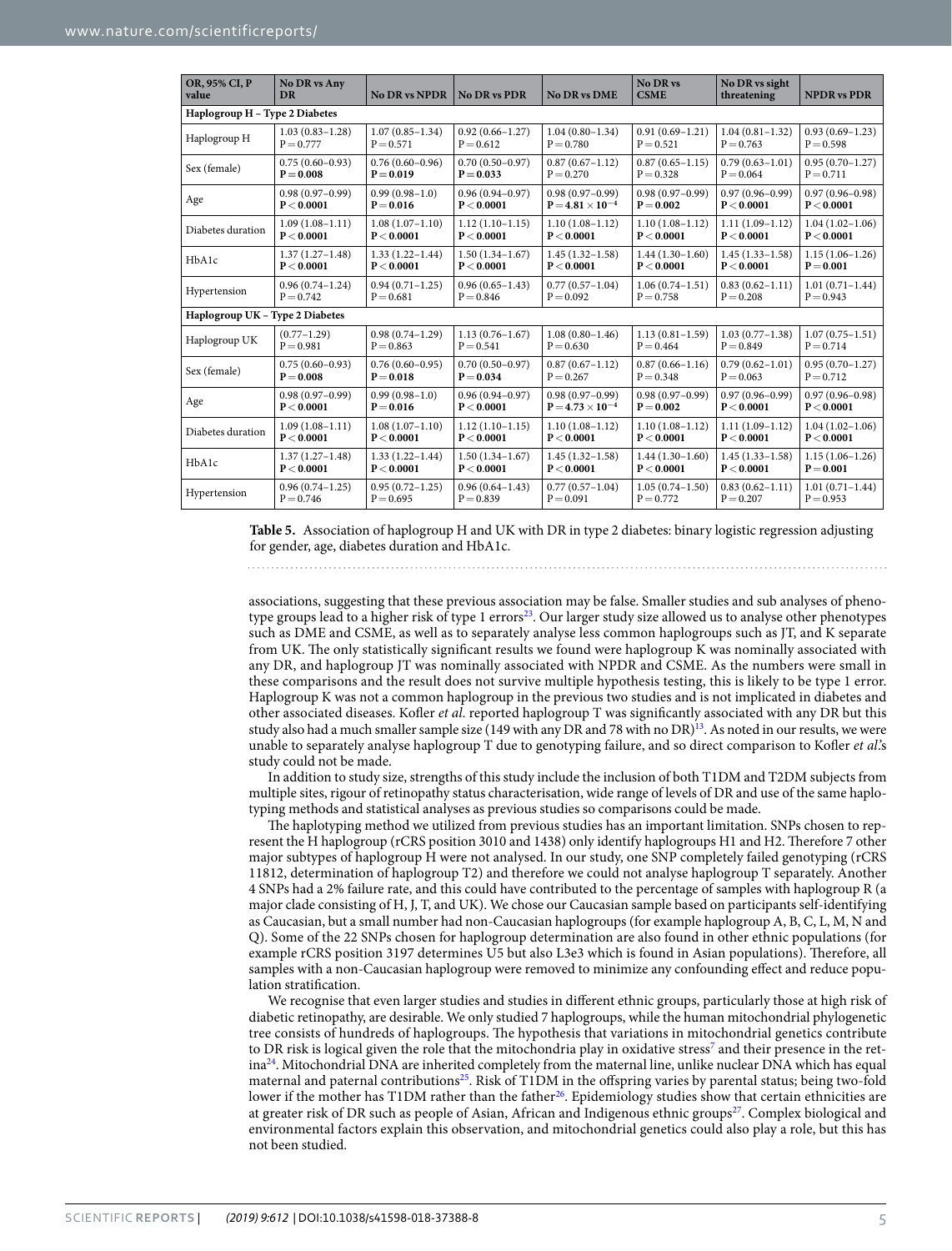Mitochondrial haplogroup is not a specifc marker for mitochondrial genetic variability. A haplogroup consists of many genetic variants that are inherited together. Therefore, if there are specific mitochondrial variants that contribute to DR, these cannot be studied efectively. Single nucleotide polymorphisms in mitochondria cause diseases such as Leber hereditary optic neuropathy, and in complex diseases such as diabetes and cancer, it is increasingly recognised that small mitochondrial defects could lead to subtle bioenergetics alterations with major clinical implications[28](#page-6-3). Specifc mitochondrial variants that have been studied for DR include mutations in UCP2 and *Mn*-SOD genes<sup>4</sup>.

Few studies have demonstrated whether mitochondrial haplogroup directly affects mitochondrial function. Fang *et al*. recently reported lower respiratory chain complex activity in haplogroup N9a compared with D4j, G4a2 and Y1, using transmitochondrial technology<sup>[29](#page-6-4)</sup>. Mueller *et al.* reported mitochondrial haplogroup T cell cybrids had a higher survival rate than haplogroup H cybrids under oxidative stress conditions such as when challenged with hydrogen peroxide[30.](#page-6-5) Haplogroup K cybrids showed diferent gene expression levels compared with H cybrids after amyloid-beta toxicity<sup>31</sup>. Untreated retinal cell cybrids of H and J haplogroups also showed different gene expression and methylation status<sup>32</sup>. Future studies and techniques designed to explore the mitochondria genome in better detail than currently available can help us understand whether mitochondrial genetics contribute to DR risk $33$ .

#### **Conclusion**

In contrast to previous studies, our much larger study found no association between the major European mitochondrial haplogroup H1, H2, UK, and DR phenotypes in either type 1 or type 2 diabetes. No signifcant associations were found for diferent severities of DR and DME, or other subsets of mitochondrial haplogroups that were analysed by this study.

#### **Data Availability**

The dataset generated for analysis in the current study is available under a CC BY-NC-ND license at: [https://doi.](http://dx.doi.org/10.25957/5c060cbdb9162) [org/10.25957/5c060cbdb9162.](http://dx.doi.org/10.25957/5c060cbdb9162)

#### **References**

- <span id="page-5-0"></span>1. Peto, T. & Tadros, C. Screening for diabetic retinopathy and diabetic macular edema in the United Kingdom. *Curr. Diab. Rep.* **12**, 338–345 (2012).
- <span id="page-5-1"></span>2. Leasher, J. L. *et al*. Global Estimates on the Number of People Blind or Visually Impaired by Diabetic Retinopathy: A Meta-analysis From 1990 to 2010. *Diabetes Care* **39**, 1643–1649 (2016).
- <span id="page-5-2"></span>3. Kuo, J. Z., Wong, T. Y. & Rotter, J. I. Challenges in elucidating the genetics of diabetic retinopathy. *JAMA Ophthalmol* **132**, 96–107  $(2014)$
- <span id="page-5-3"></span>4. Sarhangi, N. et al. The Role of Mitochondrial DNA (mtDNA) in the Development of Diabetic Retinopathy (DR): A Systematic Review. *Med Hypothesis Discov Innov Ophthalmol* **6**, 30–38 (2017).
- <span id="page-5-4"></span>5. Hampton, B. M., Schwartz, S. G., Brantley, M. A. Jr. & Flynn, H. W. Jr. Update on genetics and diabetic retinopathy. *Clin. Ophthalmol.* **9**, 2175–2193 (2015).
- <span id="page-5-5"></span>6. Calderon, G. D., Juarez, O. H., Hernandez, G. E., Punzo, S. M. & De la Cruz, Z. D. Oxidative stress and diabetic retinopathy: development and treatment. *Eye (Lond.)* **31**, 1122–1130 (2017).
- <span id="page-5-6"></span>7. Giacco, F. & Brownlee, M. Oxidative stress and diabetic complications. *Circ. Res.* **107**, 1058–1070 (2010).
- <span id="page-5-7"></span>8. Madsen-Bouterse, S. A., Mohammad, G., Kanwar, M. & Kowluru, R. A. Role of mitochondrial DNA damage in the development of diabetic retinopathy, and the metabolic memory phenomenon associated with its progression. *Antioxid Redox Signal* **13**, 797–805  $(2010)$
- 9. Santos, J. M., Tewari, S. & Kowluru, R. A. A compensatory mechanism protects retinal mitochondria from initial insult in diabetic retinopathy. *Free Radic. Biol. Med.* **53**, 1729–1737 (2012).
- <span id="page-5-8"></span>10. Tewari, S., Santos, J. M. & Kowluru, R. A. Damaged mitochondrial DNA replication system and the development of diabetic retinopathy. *Antioxid Redox Signal* **17**, 492–504 (2012).
- <span id="page-5-9"></span>11. Estopinal, C. B. *et al*. Mitochondrial haplogroups are associated with severity of diabetic retinopathy. *Invest. Ophthalmol. Vis. Sci.* **55**, 5589–5595 (2014).
- <span id="page-5-10"></span>12. Bregman, J. A. *et al*. Mitochondrial Haplogroups Afect Severity But Not Prevalence of Diabetic Retinopathy. *Invest. Ophthalmol. Vis. Sci.* **58**, 1346–1351 (2017).
- <span id="page-5-11"></span>13. Kofer, B. *et al*. Mitochondrial DNA haplogroup T is associated with coronary artery disease and diabetic retinopathy: a case control study. *BMC Med. Genet.* **10**, 35 (2009).
- <span id="page-5-12"></span>14. Wilkinson, C. P. *et al*. Proposed international clinical diabetic retinopathy and diabetic macular edema disease severity scales. *Ophthalmology* **110**, 1677–1682 (2003).
- <span id="page-5-13"></span>15. Photocoagulation for diabetic macular edema. Early Treatment Diabetic Retinopathy Study report number 1. Early Treatment Diabetic Retinopathy Study research group. *Arch. Ophthalmol.* **103**, 1796–1806 (1985).
- <span id="page-5-14"></span>16. Kaidonis, G. *et al*. Genetic study of diabetic retinopathy: recruitment methodology and analysis of baseline characteristics. *Clin. Experiment. Ophthalmol.* **42**, 486–493 (2014).
- <span id="page-5-15"></span>17. Kloss-Brandstatter, A. *et al*. HaploGrep: a fast and reliable algorithm for automatic classifcation of mitochondrial DNA haplogroups. *Hum. Mutat.* **32**, 25–32 (2011).
- <span id="page-5-16"></span>18. Mitchell, S. L. *et al*. Mitochondrial Haplogroups Modify the Efect of Diabetes Duration and HbA1c on Proliferative Diabetic Retinopathy Risk in Patients With Type 2 Diabetes. *Invest. Ophthalmol. Vis. Sci.* **58**, 6481–6488 (2017).
- <span id="page-5-17"></span>19. Crispim, D. et al. The European-specific mitochondrial cluster J/T could confer an increased risk of insulin-resistance and type 2 diabetes: an analysis of the m.4216T>C and m.4917A>G variants. *Ann. Hum. Genet.* **70**, 488–495 (2006).
- <span id="page-5-18"></span>20. Li, S. *et al*. Variation and association to diabetes in 2000 full mtDNA sequences mined from an exome study in a Danish population. *Eur. J. Hum. Genet.* **22**, 1040–1045 (2014).
- <span id="page-5-19"></span>21. Chinnery, P. F. *et al*. Mitochondrial DNA haplogroups and type 2 diabetes: a study of 897 cases and 1010 controls. *J. Med. Genet.* **44**, e80 (2007).
- <span id="page-5-20"></span>22. Salas, A. & Elson, J. L. Mitochondrial DNA as a risk factor for false positives in case-control association studies. *J Genet Genomics* **42**, 169–172 (2015).
- <span id="page-5-21"></span>23. Cardon, L. R. & Bell, J. I. Association study designs for complex diseases. *Nat Rev Genet* **2**, 91–99 (2001).
- <span id="page-5-22"></span>24. Kowluru, R. A. & Mishra, M. Terapeutic targets for altering mitochondrial dysfunction associated with diabetic retinopathy. *Expert Opin. Ter. Targets* **22**, 233–245 (2018).